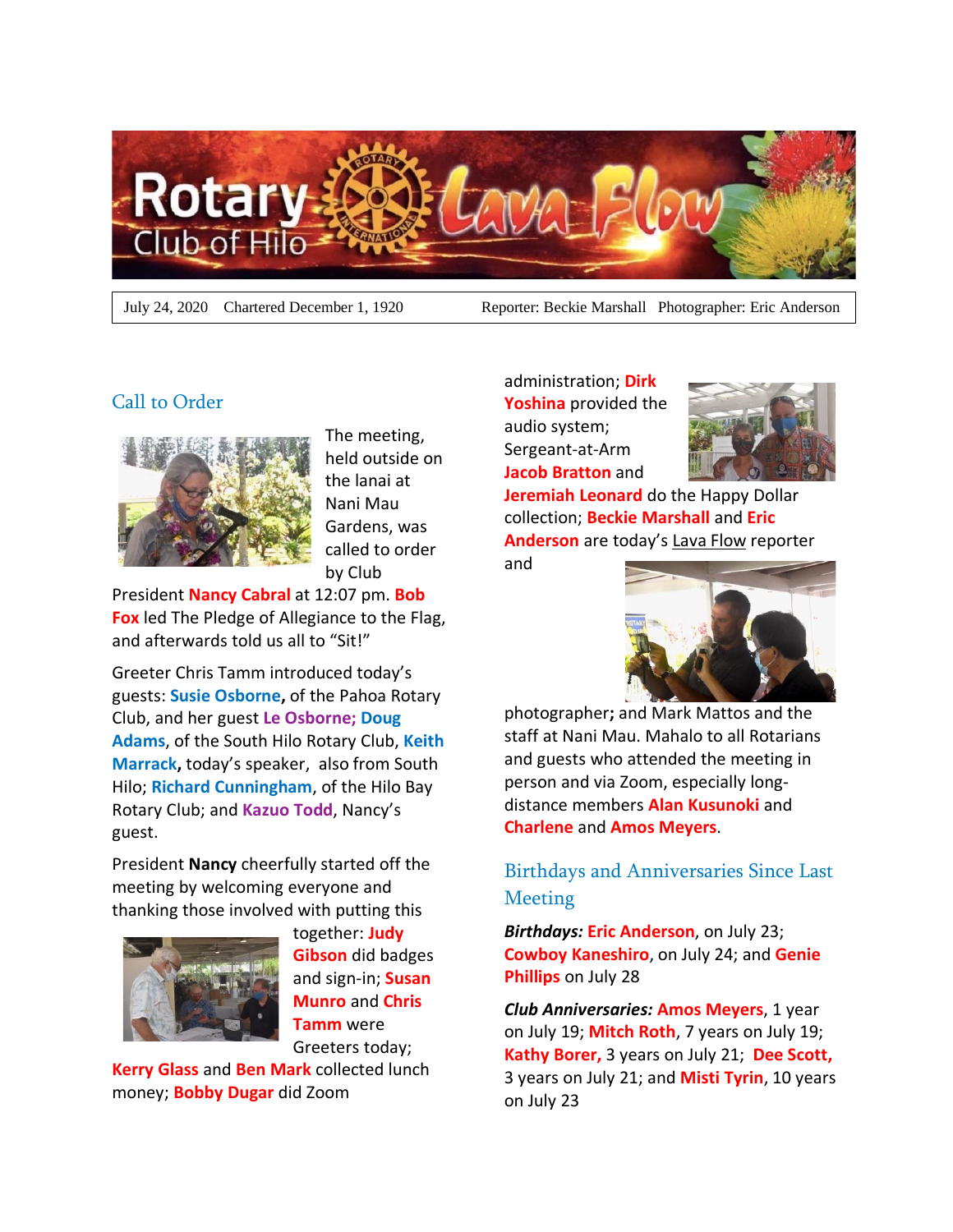### Events and Announcements

*The Rotary Foundation.* **Kerry Glass**, last year's Foundation Director, distributed a

clutch of Paul Harris pins he must have been hoarding: **Malcom**



**Chun** and **Corey Kawamoto got** +2 pins (+2 = a \$3000 total donation); **Steve Handy** got +4; **Randy Hart** and **Mitch Dodo** got + 5. [**Alan Kusunoki's** +6 pin got mailed to him earlier]. East Hawaii Assistant District Governor **Doug Adams** stepped to the mic to emphasize the outstanding giving of all five recipients.

*Next Week's Meeting (July 31)* will be held in the Nani Mau inside dining room so the speaker can show slides. Diane Ley, from the County's Research and Development department, will speak about grants the county will be making to businesses and individuals hurt by the shutdown. This should be an interesting program.

*Social Squad* (3<sup>rd</sup> Wednesday of each month at Temple Bar downtown). Club Service Director **Bobby Dugar** says funds

are raised by simply gathering and enjoying Temple's yummy



libations. The July 15th gathering raised \$ for the Hilo Hawai'i Humane Society.

#### *Community Service.* Community Service Director **Wally Wong** reported the volunteer work at St. Joe's -- demolition of



the old science lab last weekend. A good time was had by all, and there were no

significant injuries! And for Nancy's 100 Anniversary Projects, he asked each member to donate \$100 for the Hilo Rotary Club Foundation during the month of July. In August, he's hoping that our club can donate 100 school backpacks for area schoolchildren. **Julie Kron** brought 5 to today's meeting. Nancy mentioned that Longs has \$10 backpacks on sale. Buy some and bring them to the next meeting!

## Happy Dollars

**Jim Becker** had a tale of two \$100 checks for The Rotary Foundation sent the first one to the club, but it got lost in the mail. So he wrote another check, which arrived and was deposited to TRF. *And then* the first check was found. Jim -- what an excellent Rotarian! -- told us to deposit that one as well.

Jim also talked about the Pinot & Pizza Fundraiser for the Zimbabwe Telemedicine

Project. He's selling tickets for this Zoom event, and *Jen*

*Tanouye*



has already bought hers. Jim had a lovely bottle of wine and a gift bag for her. He put another bottle he put up for bid. **Nancy** began the bid at \$100 and won that bottle.